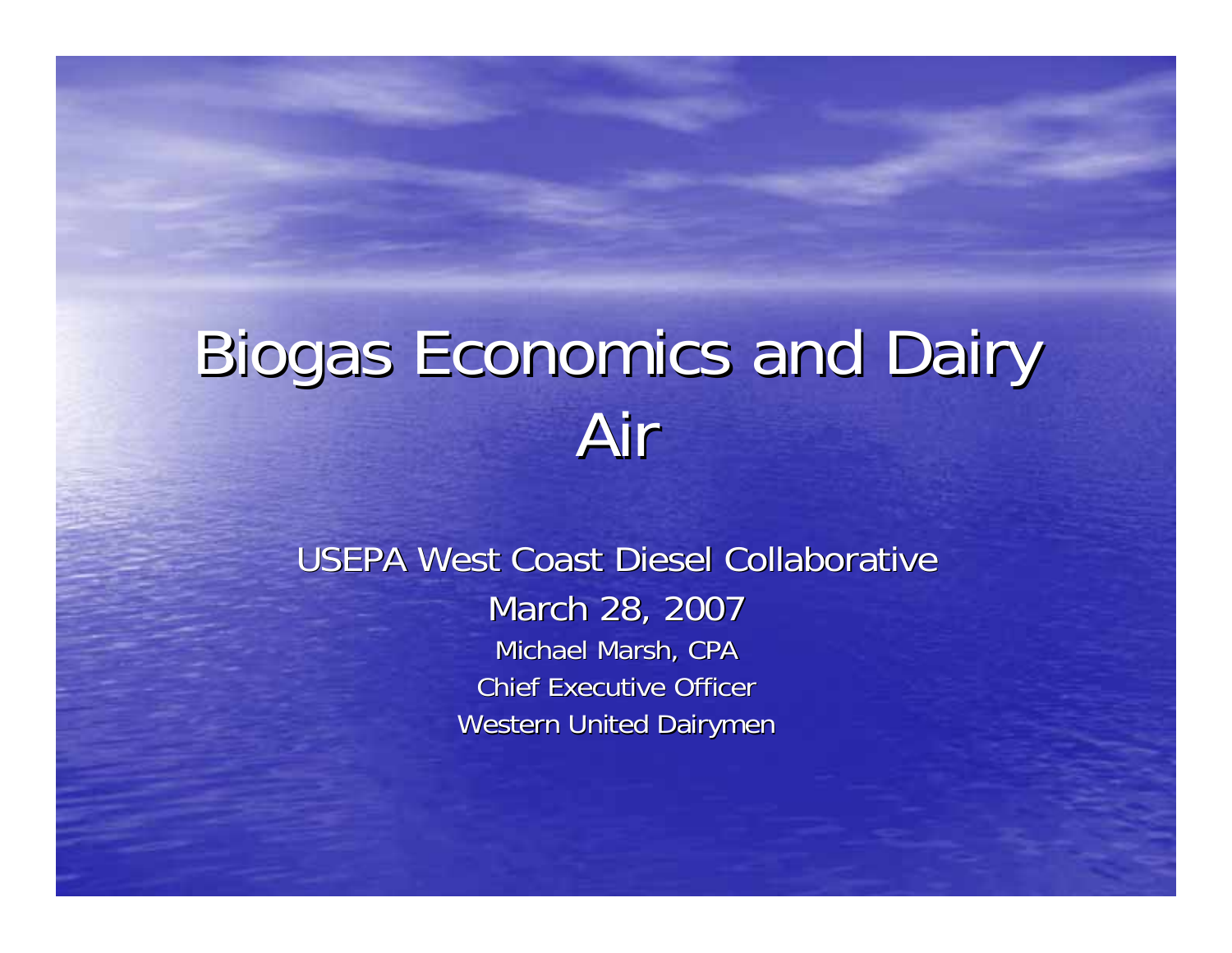#### Who we are

- Largest dairy producer trade association in the Western US
- Represent 1,100 of CA's 2,000 dairy families
- 20 member Board
- Environmental compliance
- CDQAP
- Economic analysis Economic analysis
- Litigation support
- Labor relations
- Safety training
- Government relations
- Political advocacy
- Communications and media relations
- Renewable energy and biofuels - WURD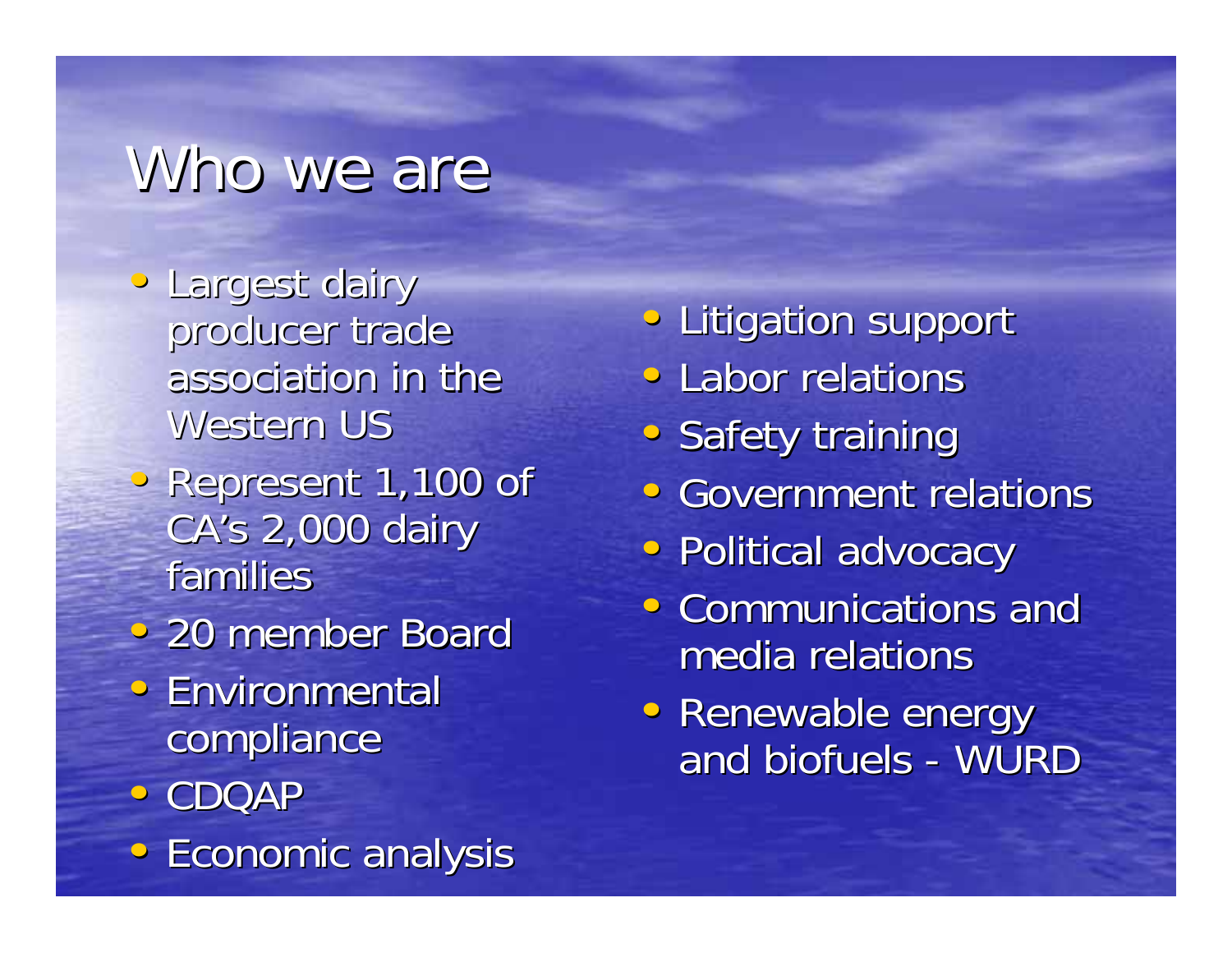### California Dairy Industry California Dairy Industry

• Massive economic engine • \$5.2 billion in farmgate receipts • \$47.4 billion in economic activity  $\cdot$  Responsible for  $\sim$  455,000 jobs  $\cdot$  1.7 million milk cows –- Consume feed including food processing byproducts byproducts – Produce organic residuals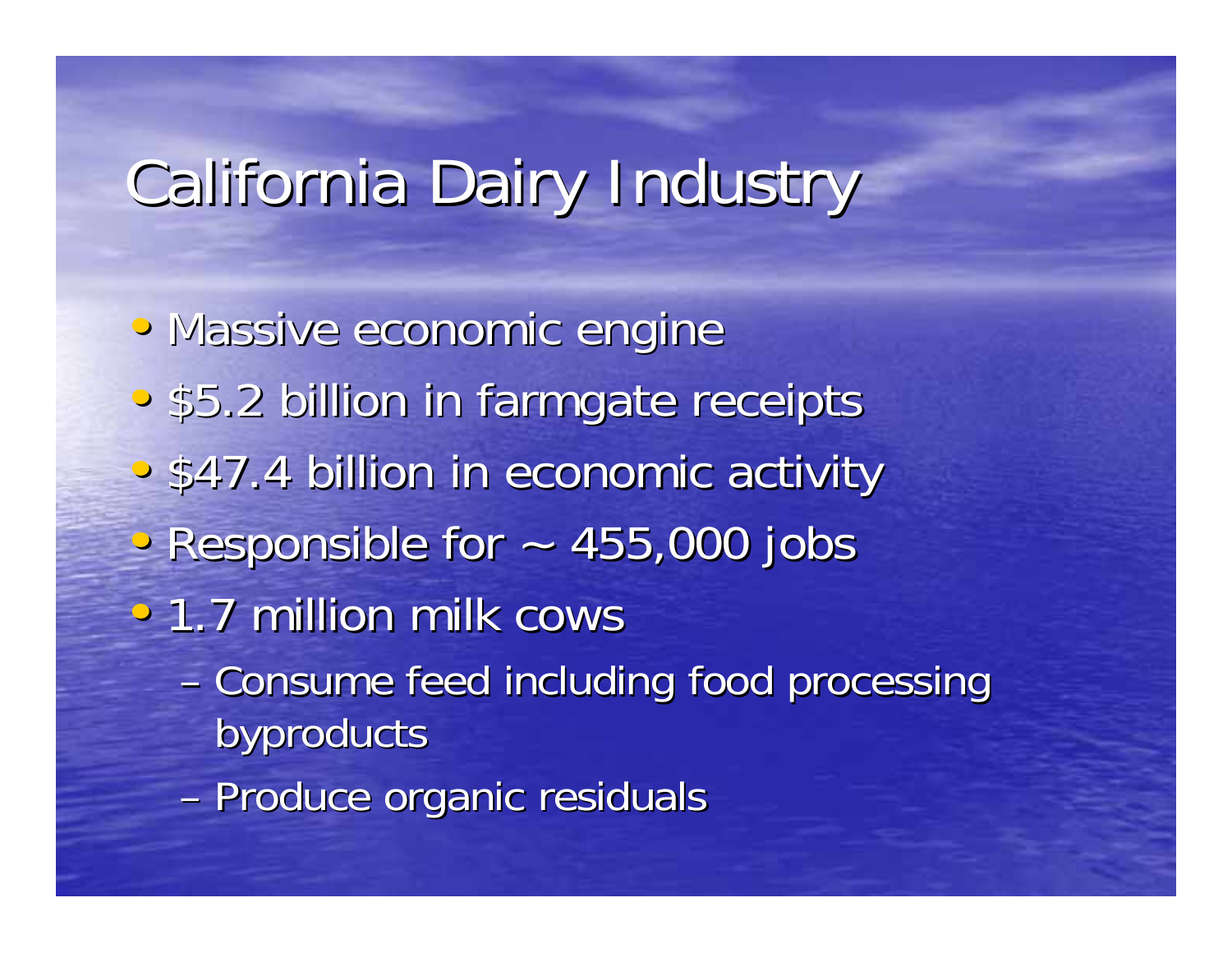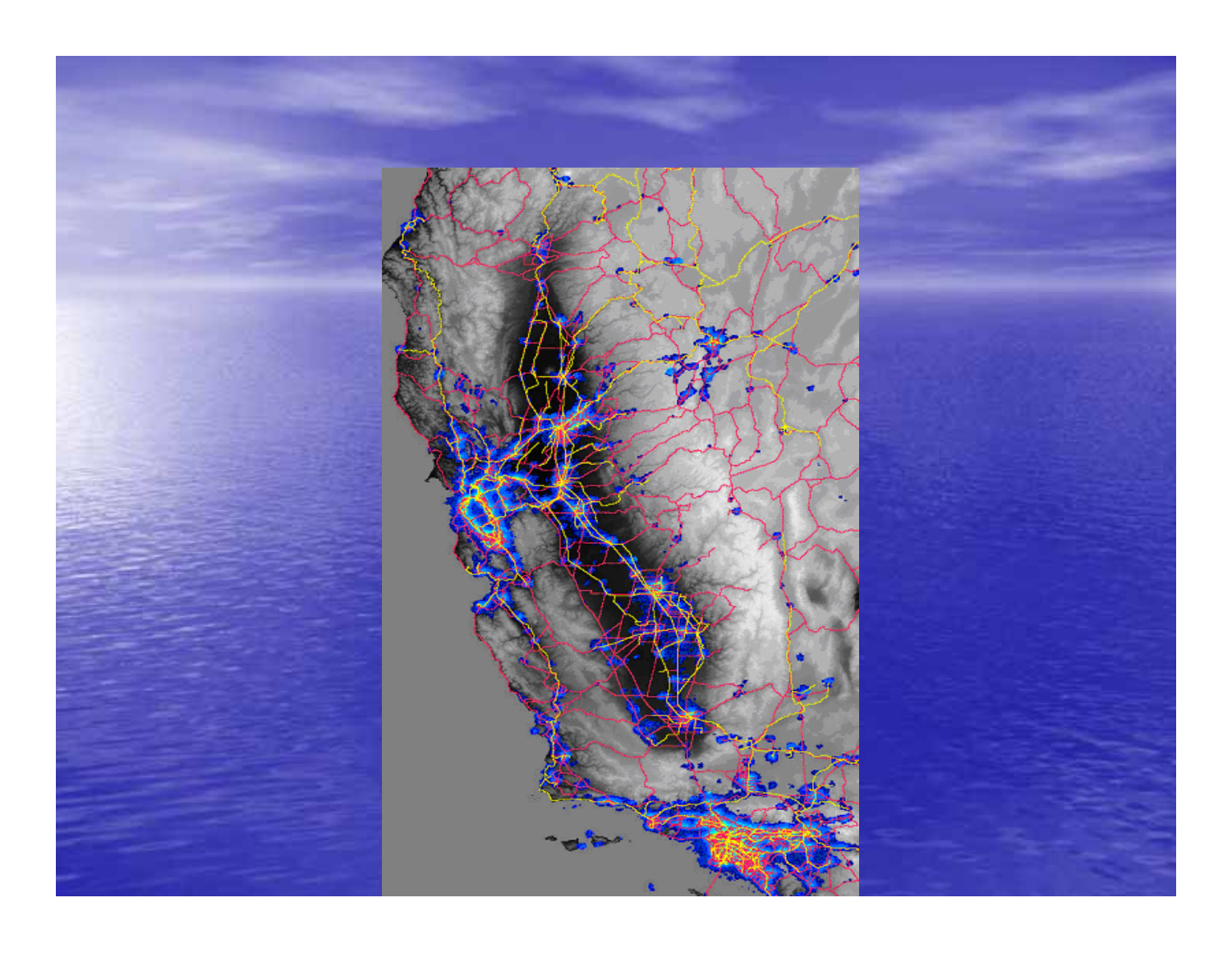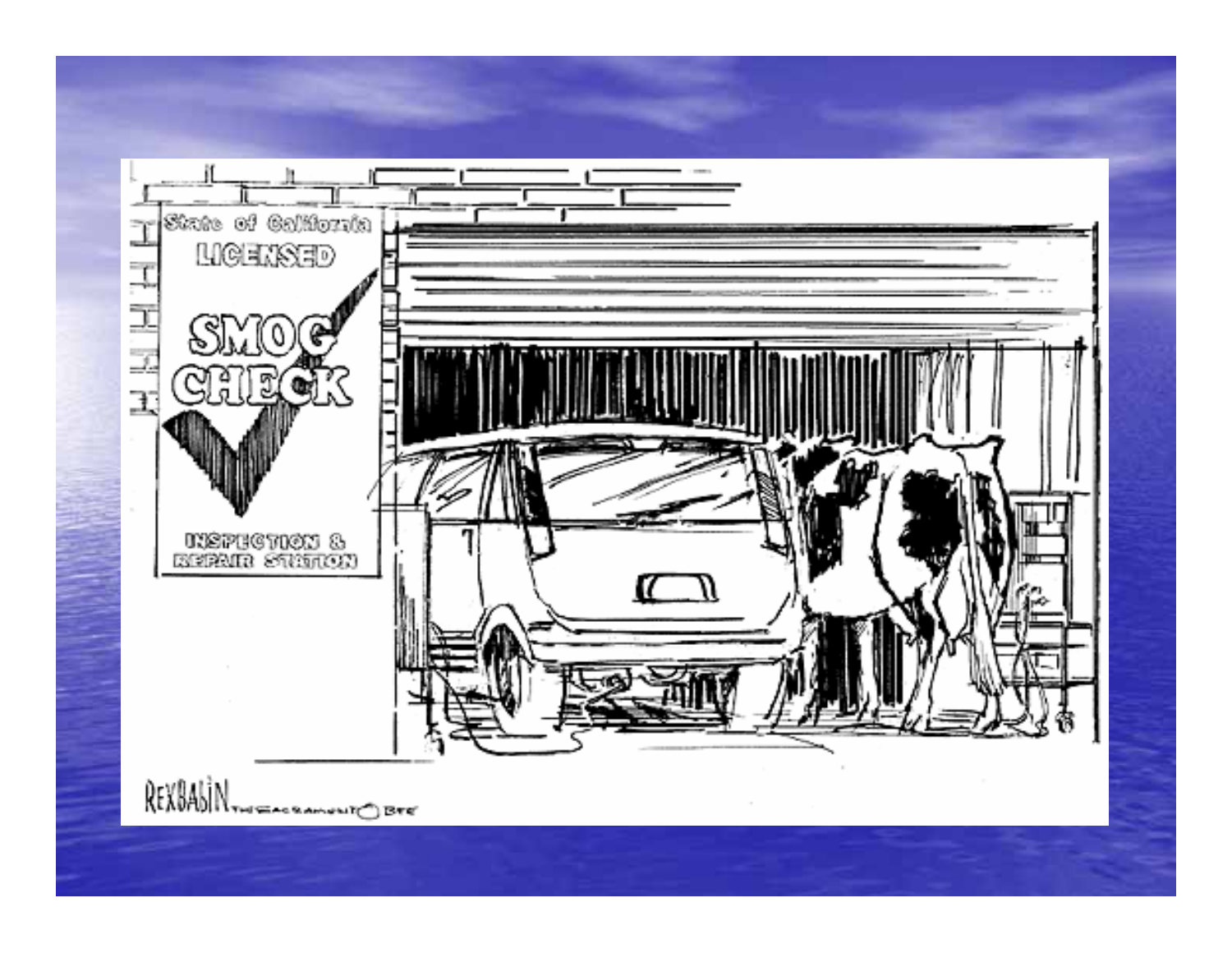## Challenges

- Increasing human population
- Increasing cow population
- Increasing conflict in the rural/urban interface
- Static or dwindling natural resources in the face of increased competition competition mandates
- Increasing regulatory burden on people and farms
- Too little capital
	- Few or nonexistent CA funds to enhance scenario
	- Dwindling federal resources in the face of massive deficits
- Unmarketable mandates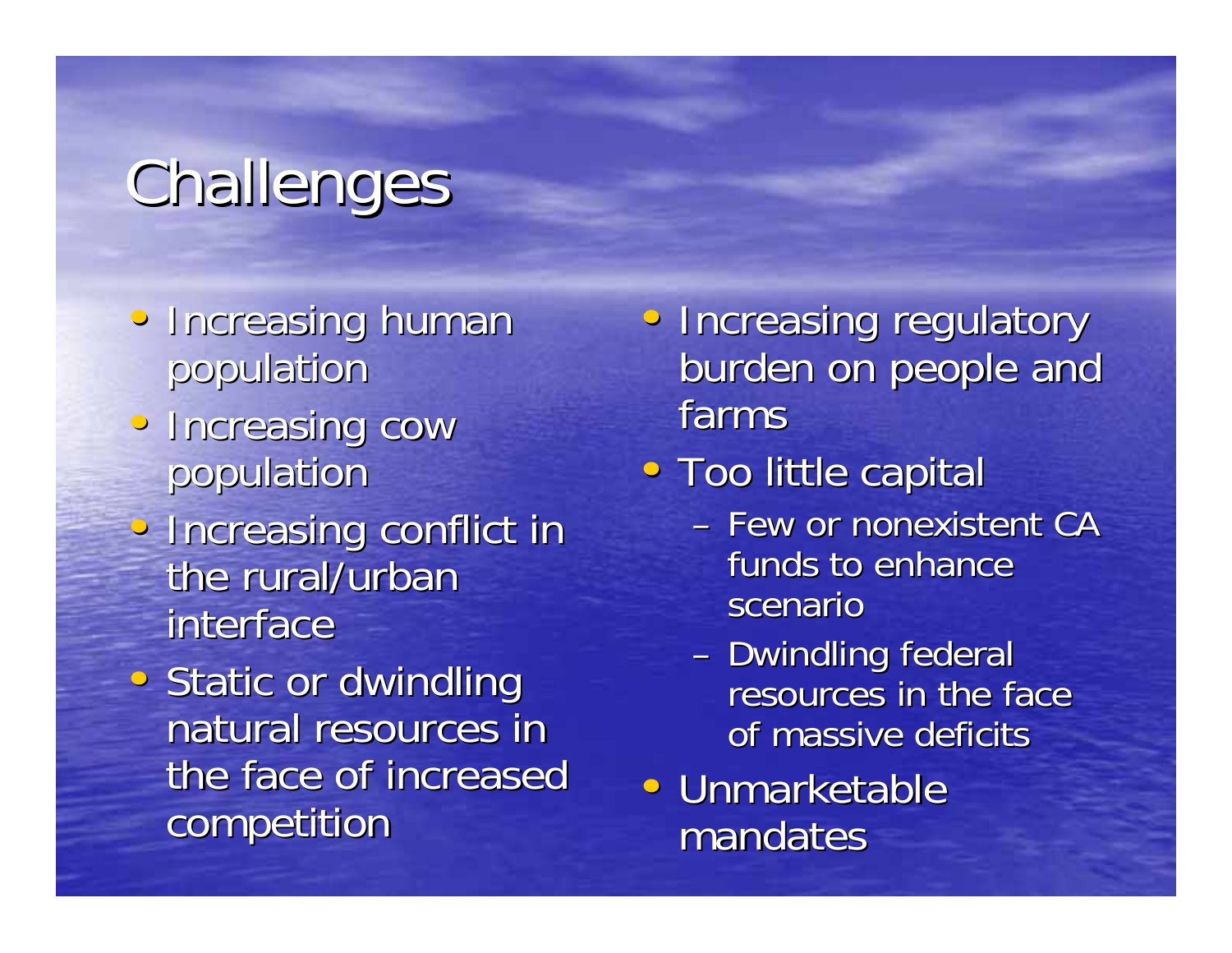# **Meadowbrook Dairy Meadowbrook Dairy**

- San Bernardino County
- Plug Flow system
- 160 kW



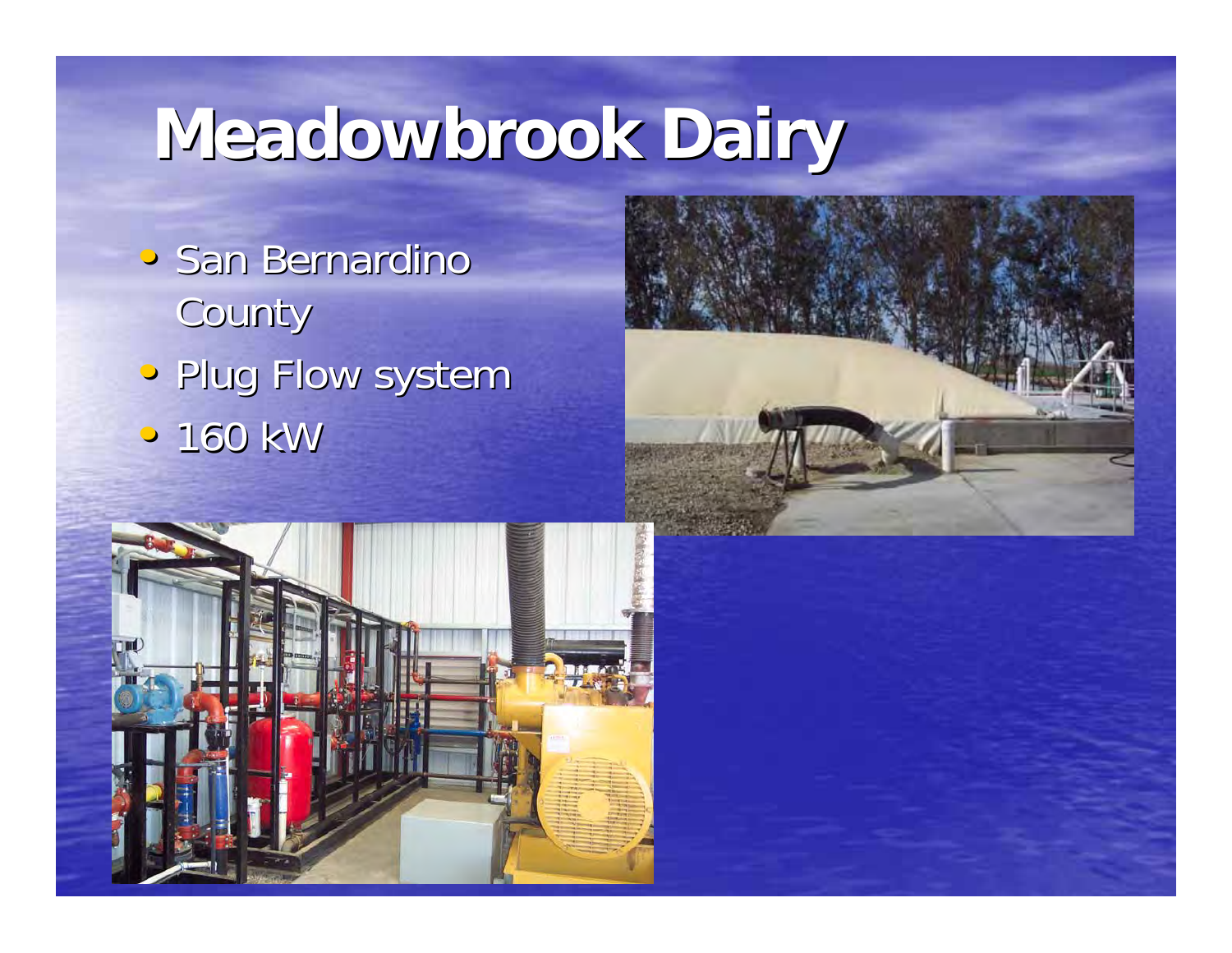# **Blakes Landing Farms Blakes Landing Farms**



• Covered Lagoon • Marin County • 75 kW

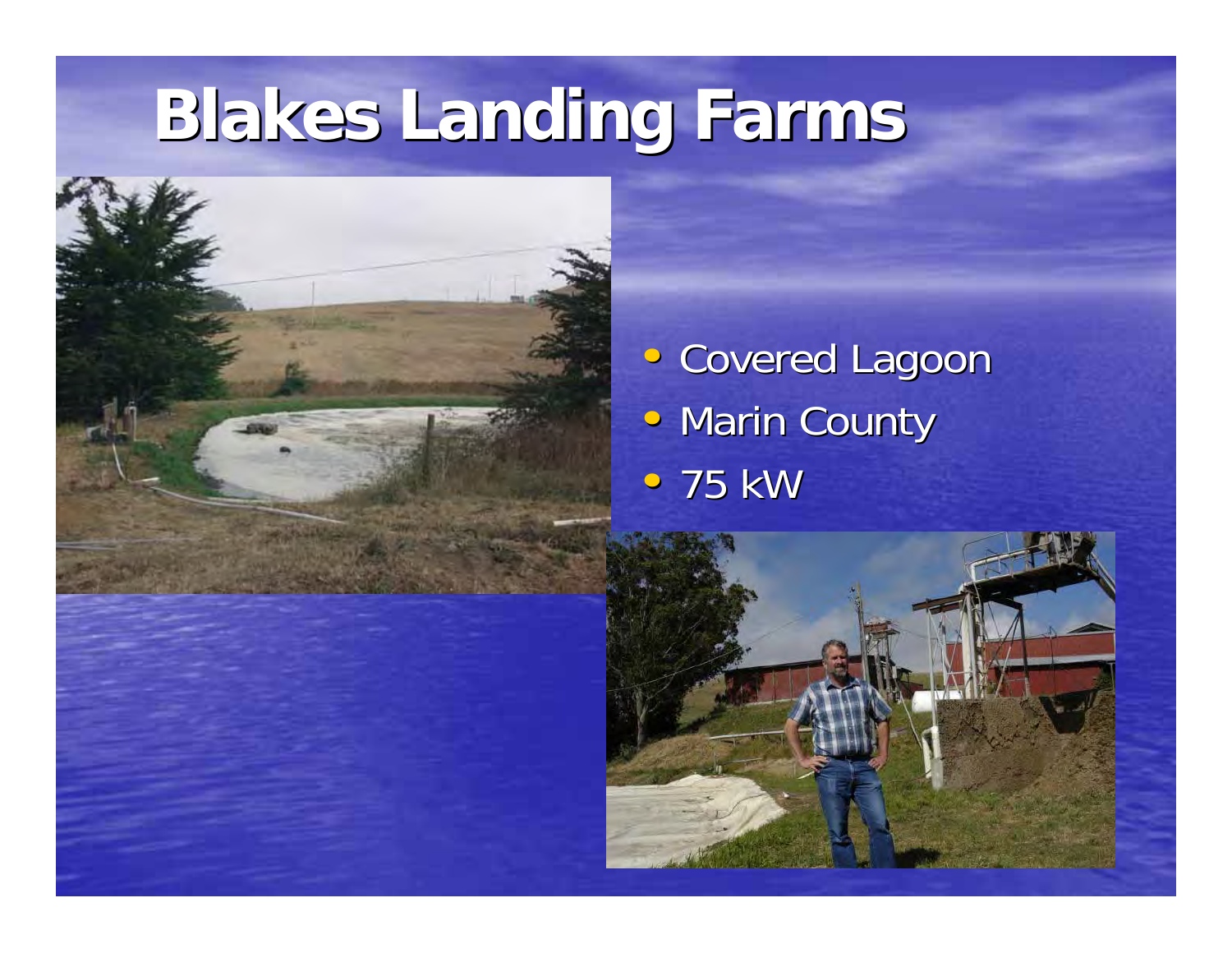# **Castelanelli Dairy Castelanelli Dairy**

- Covered Lagoon
- San Joaquin County
- 160 kW

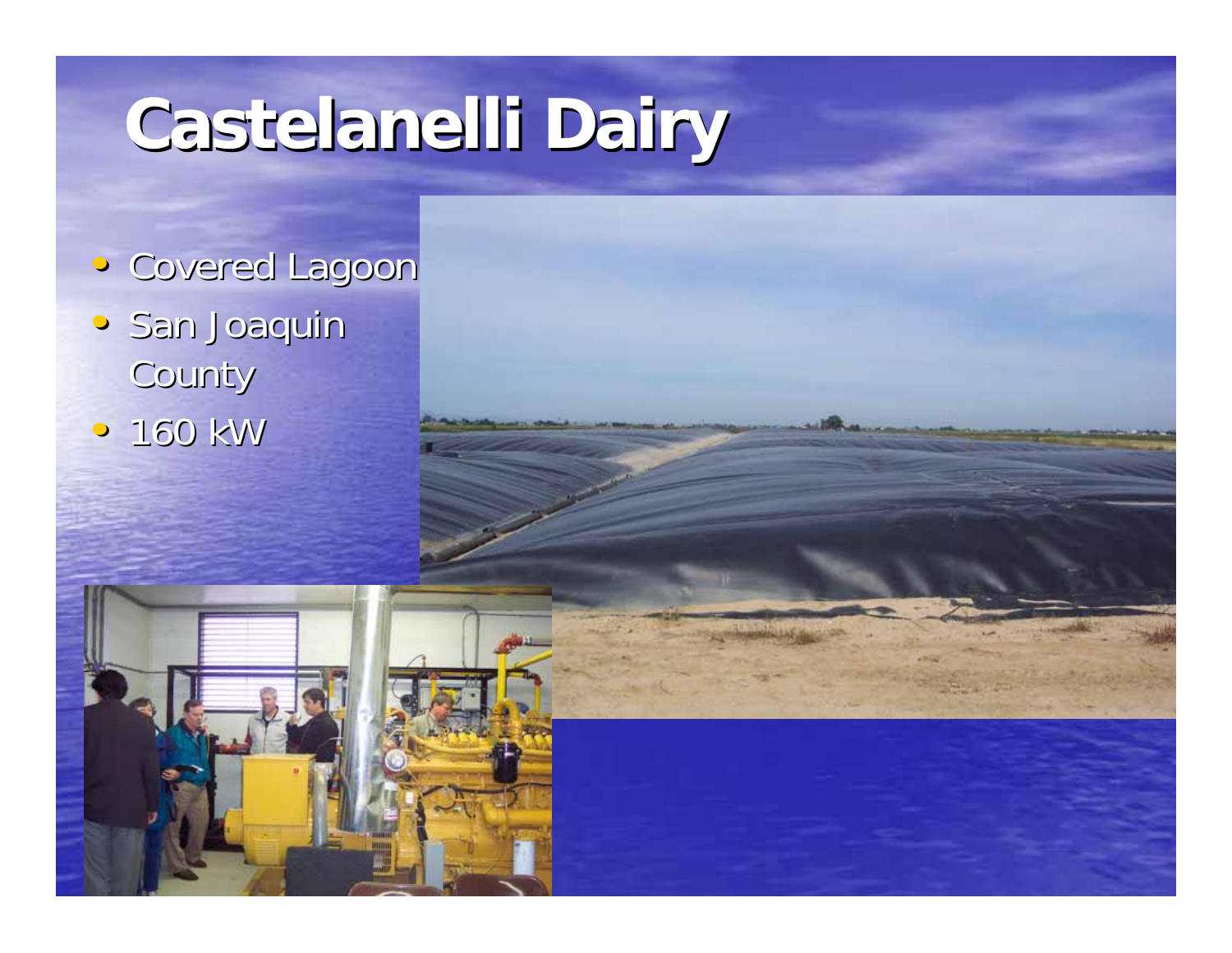#### Castellanelli Example

- Annual electrical cost prior to digester = \$180,000
- Offsets 100% of electrical load
- Exports 25% of generated power to grid
- Flaring two-thirds of biomethane
- Presently using netmetering
- Interconnection and AB 728 & AB 2228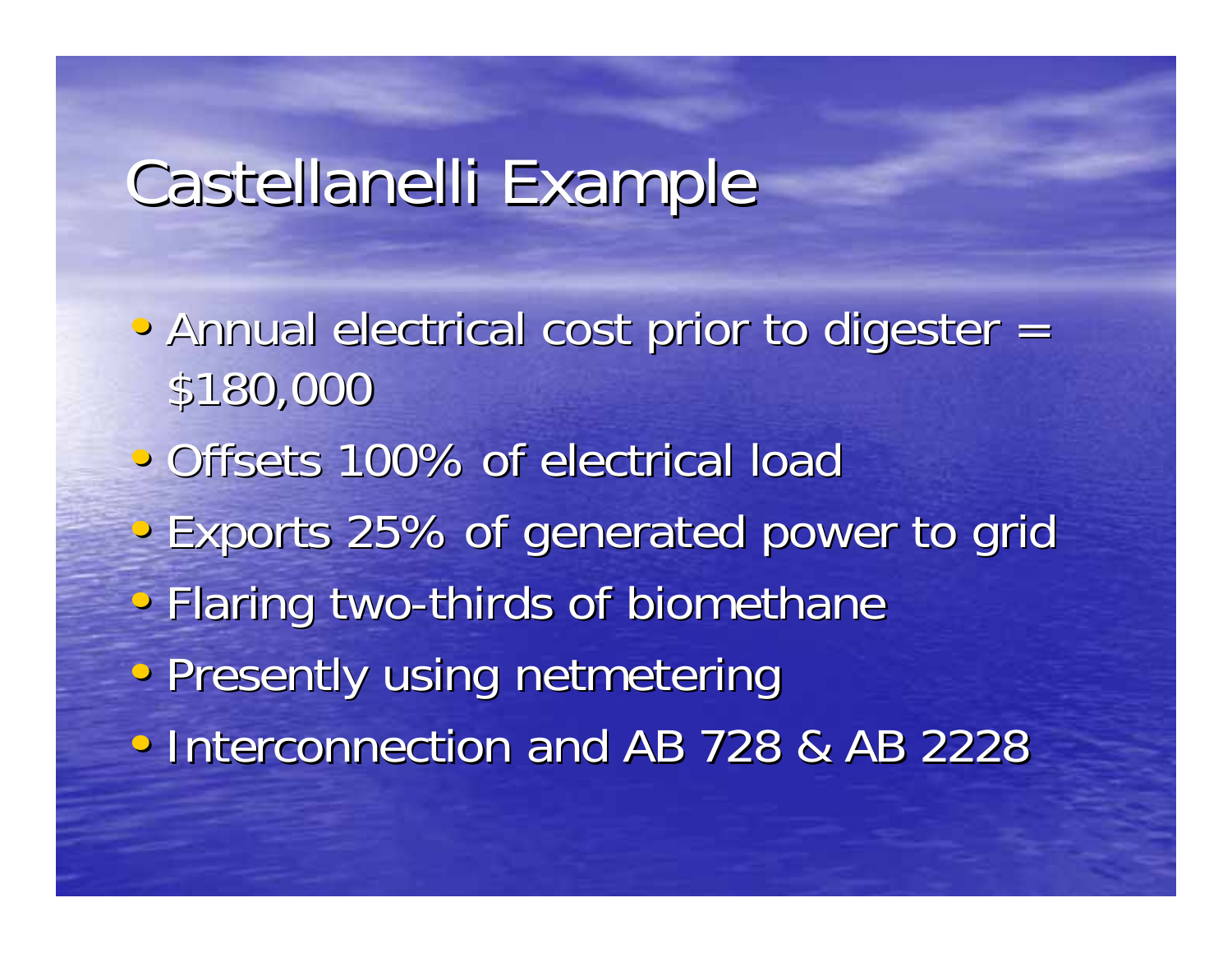#### Castellanelli Example

- Shuts down generator once a month for 2 hours (12  $*$  2 = 24 hours / year) for maintenance
- Shuts down generator once a year for overhaul for 48 hours
- 24 + 48 = 72 hours = 3 days
- $\cdot$  365 days 3 days = 362 days
- 362 days dairy produces 125% of needs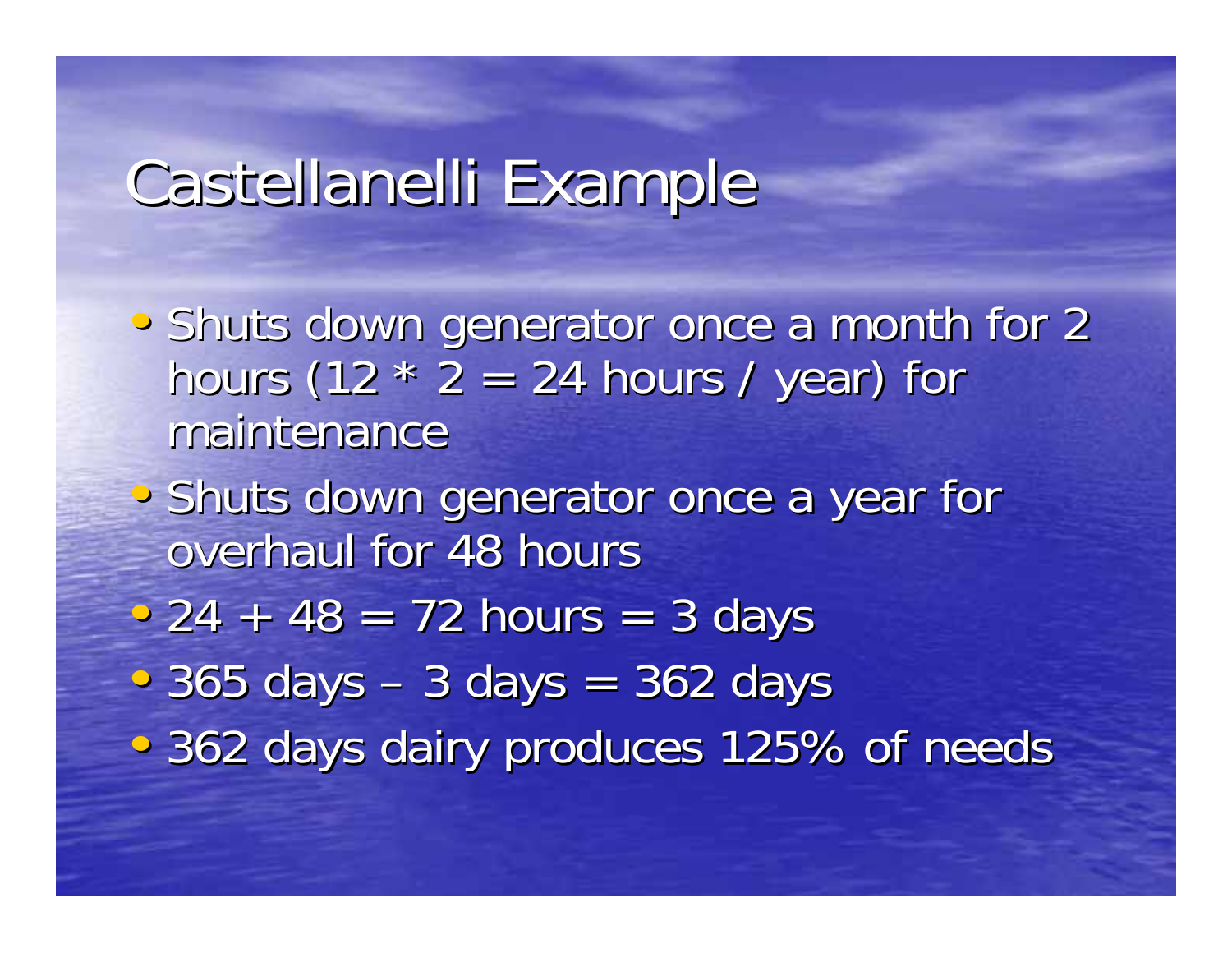#### Castellanelli Example

• 3 days of electricity demanded from grid 3 days of electricity demanded from grid • Before digester \$180,000 annual cost • After digester

= \$90,000 annual cost ????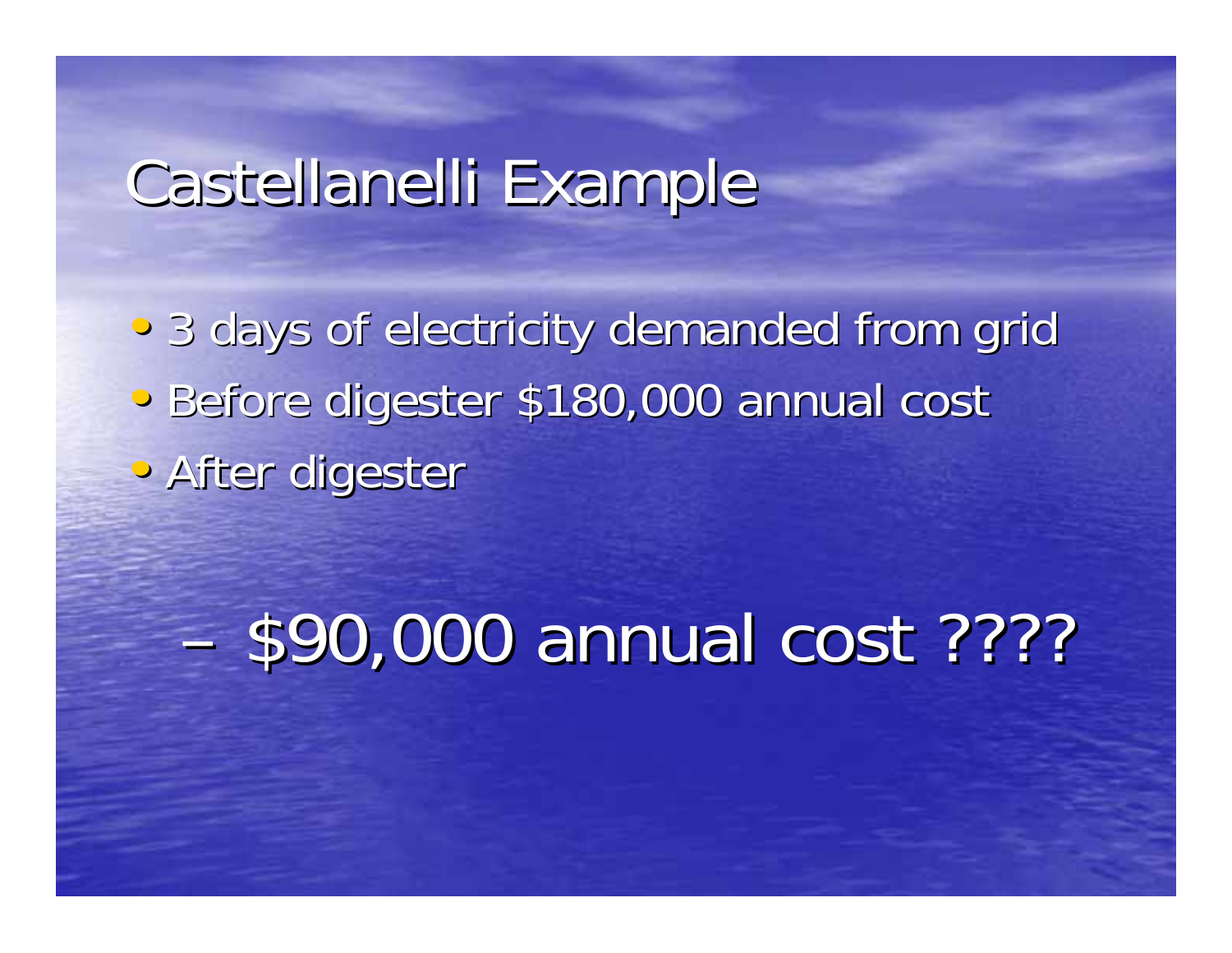# **Hilarides Dairy Hilarides Dairy**



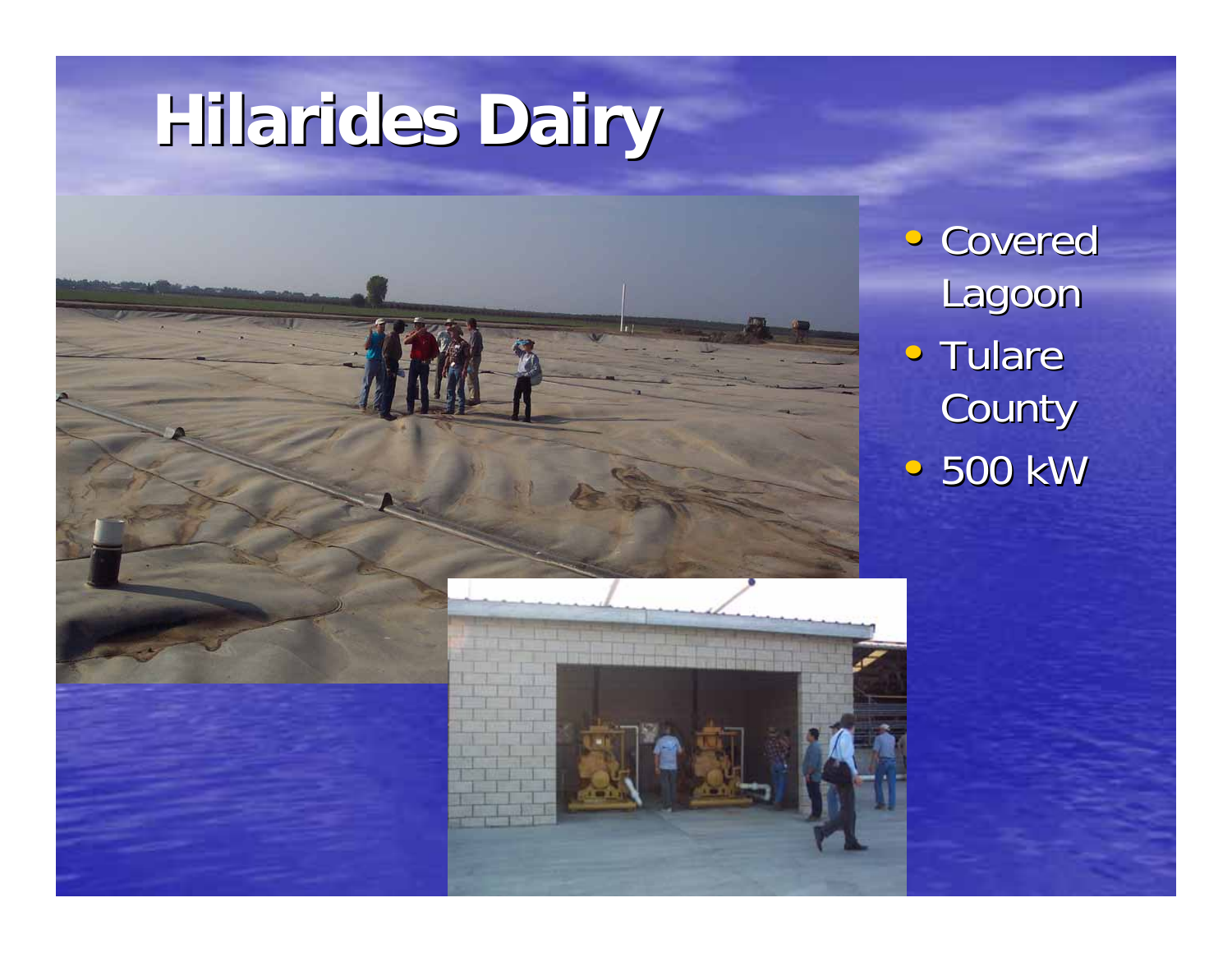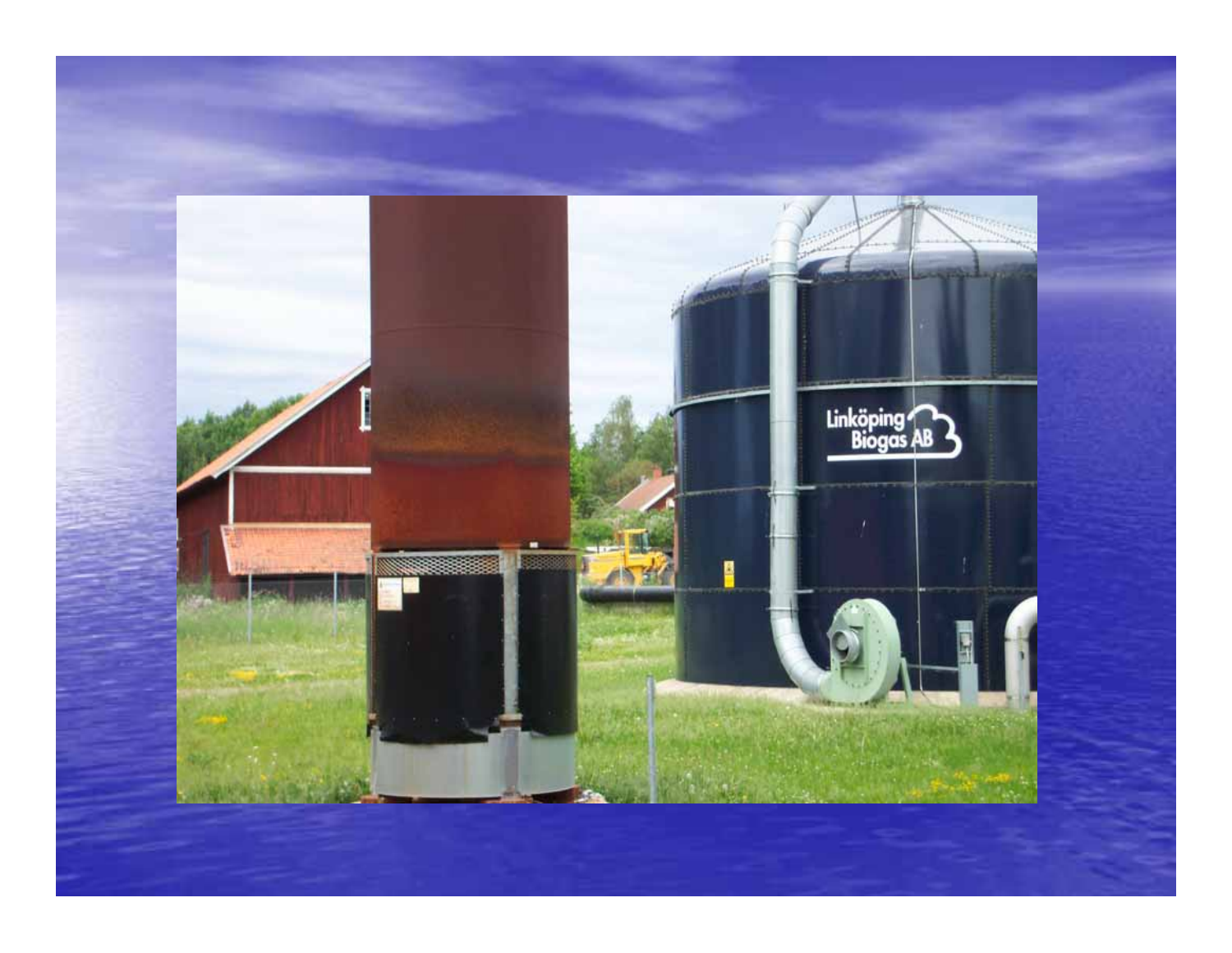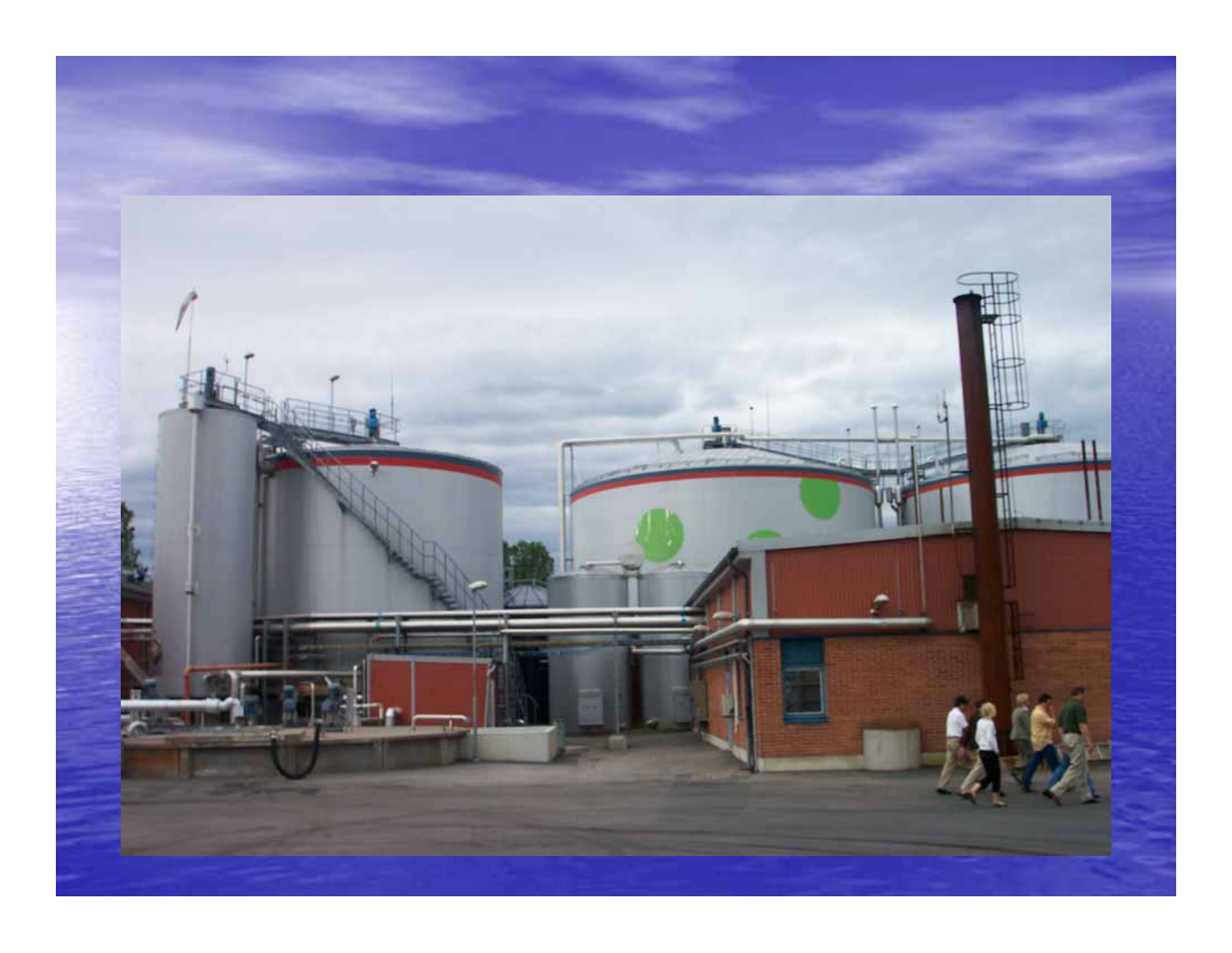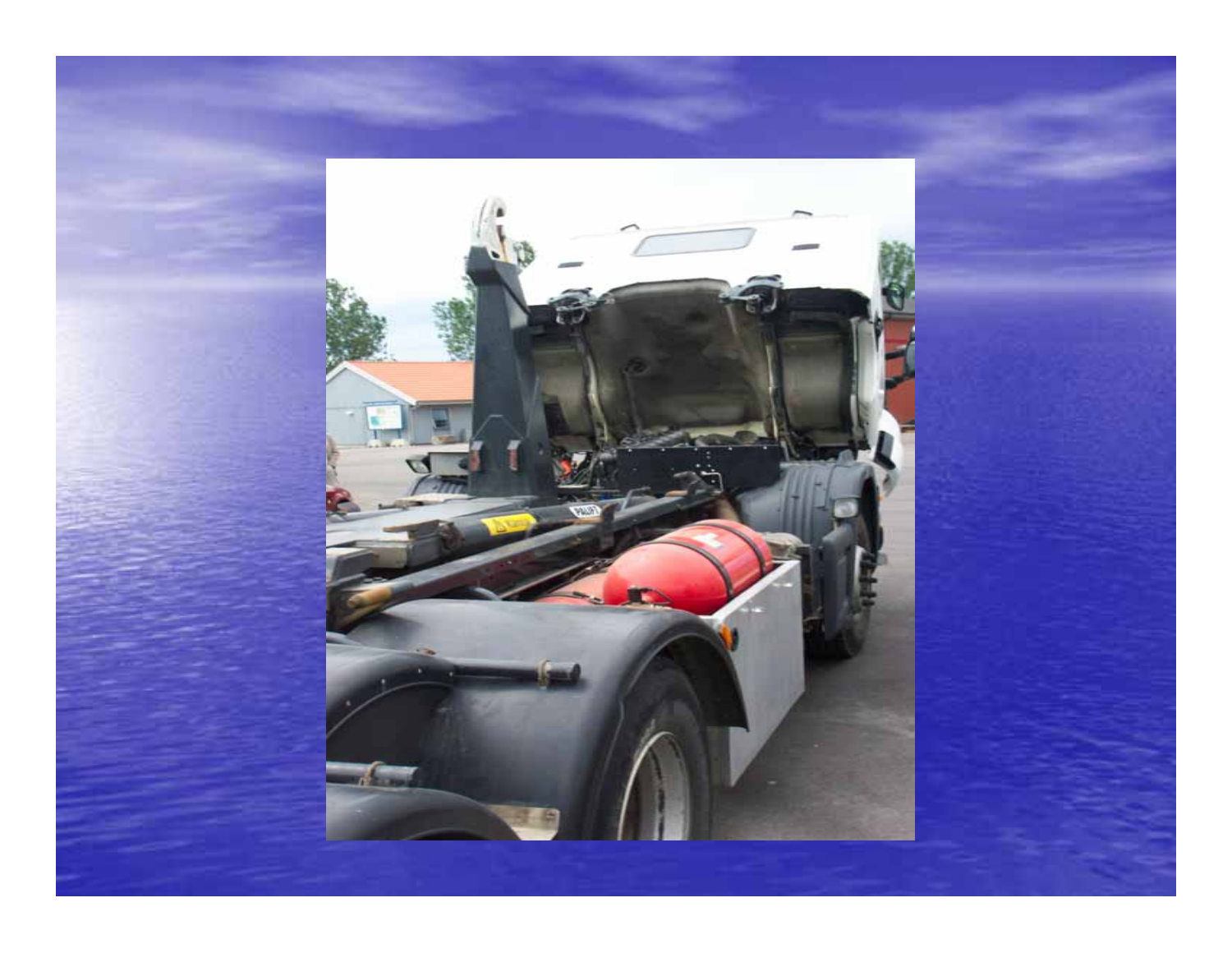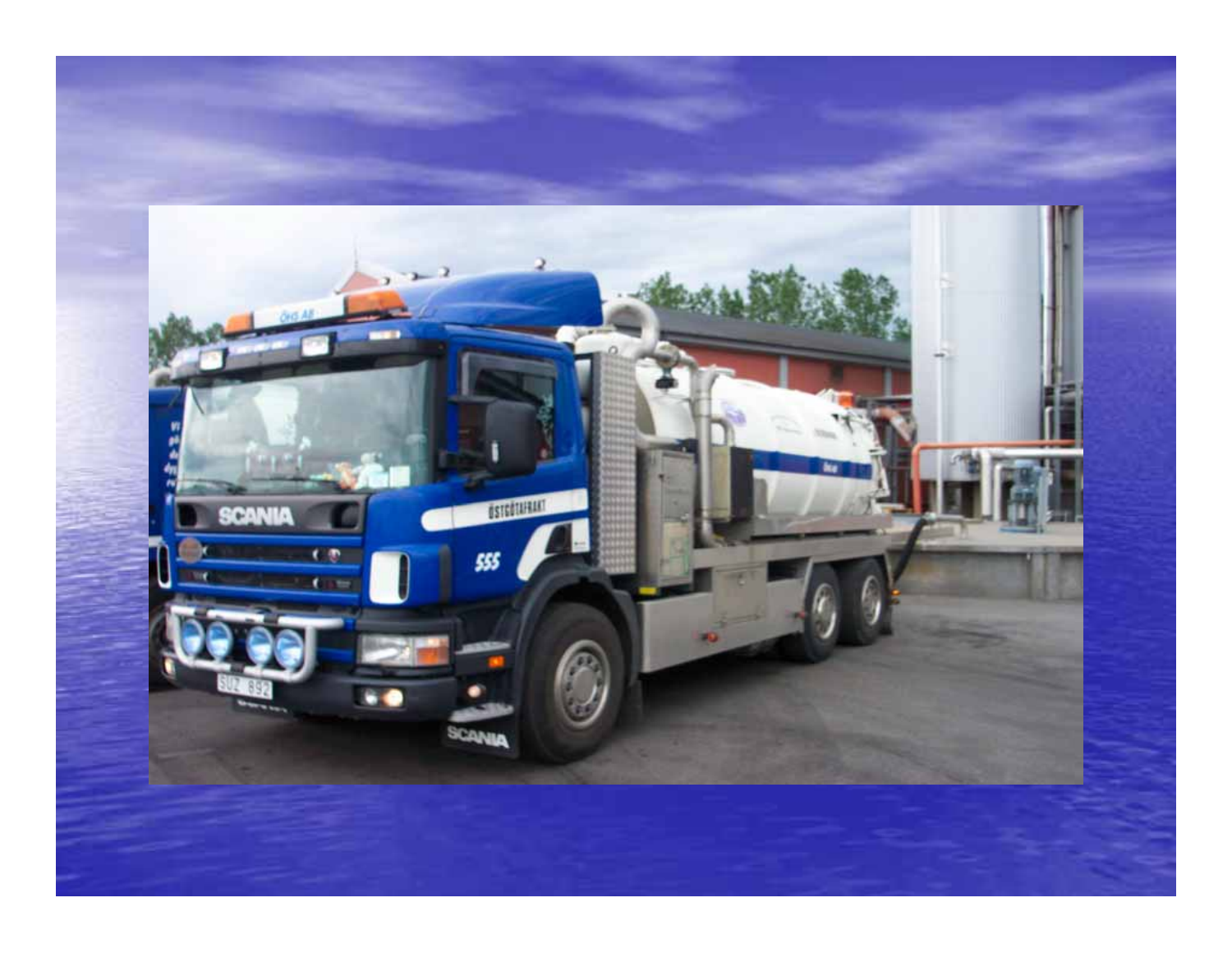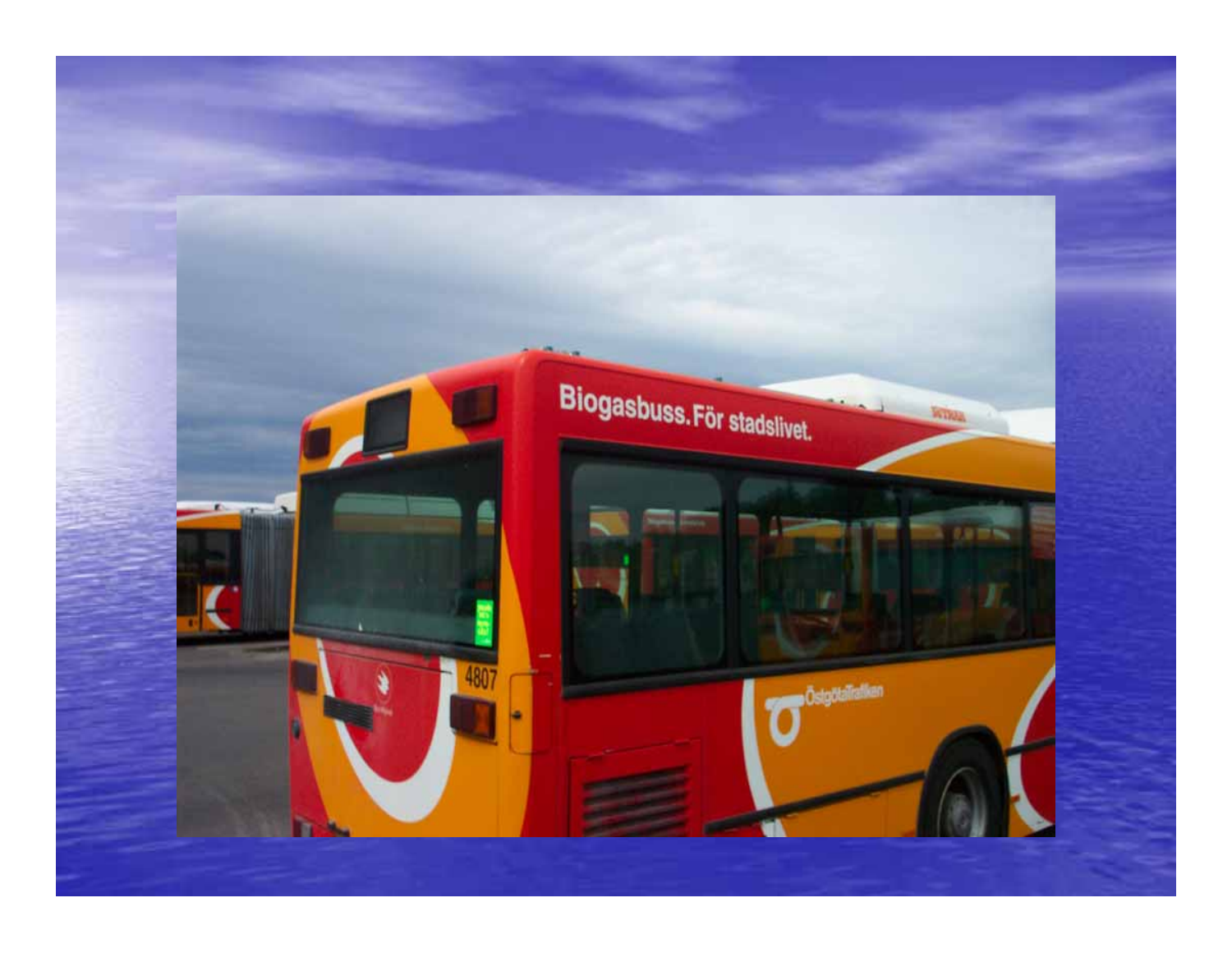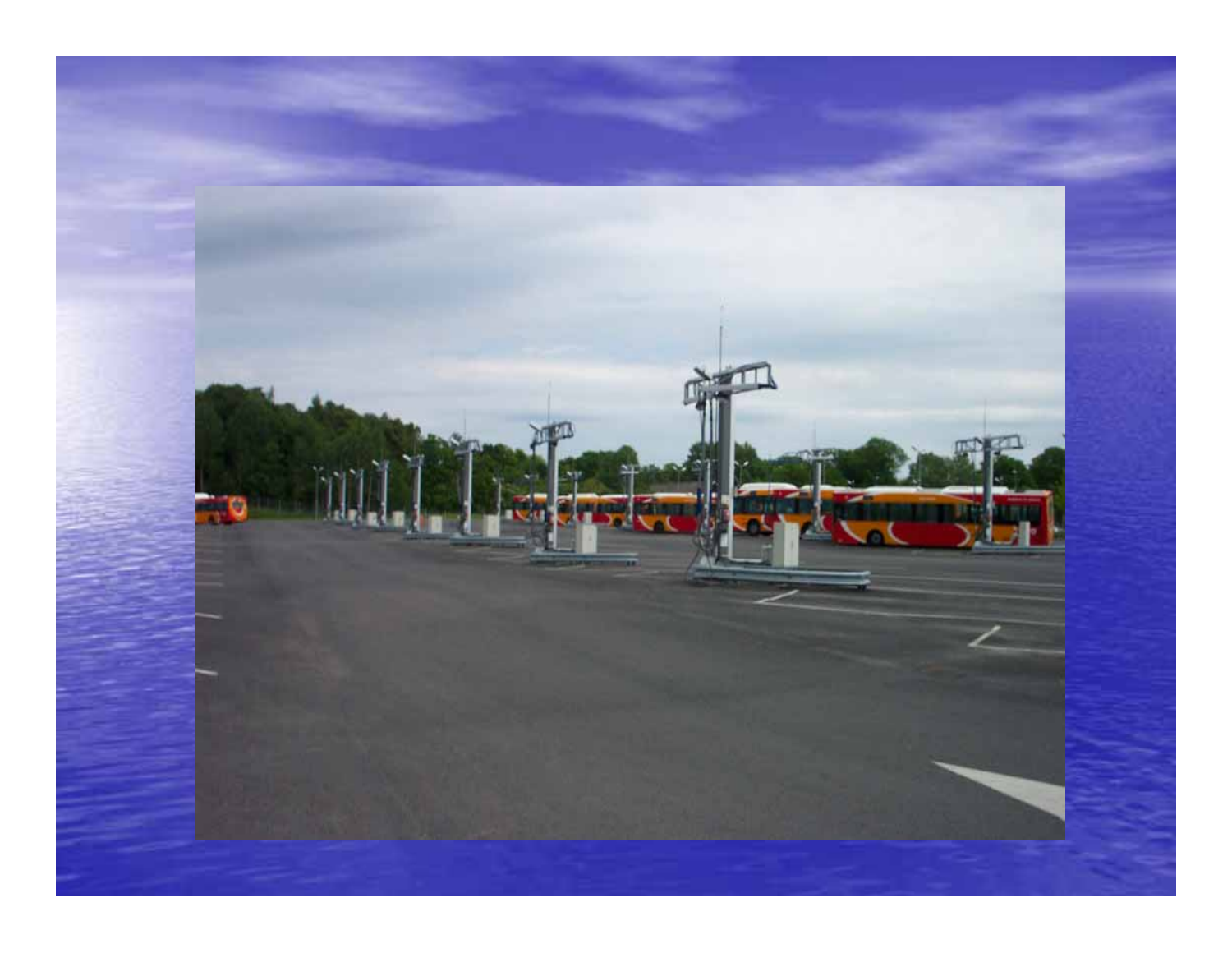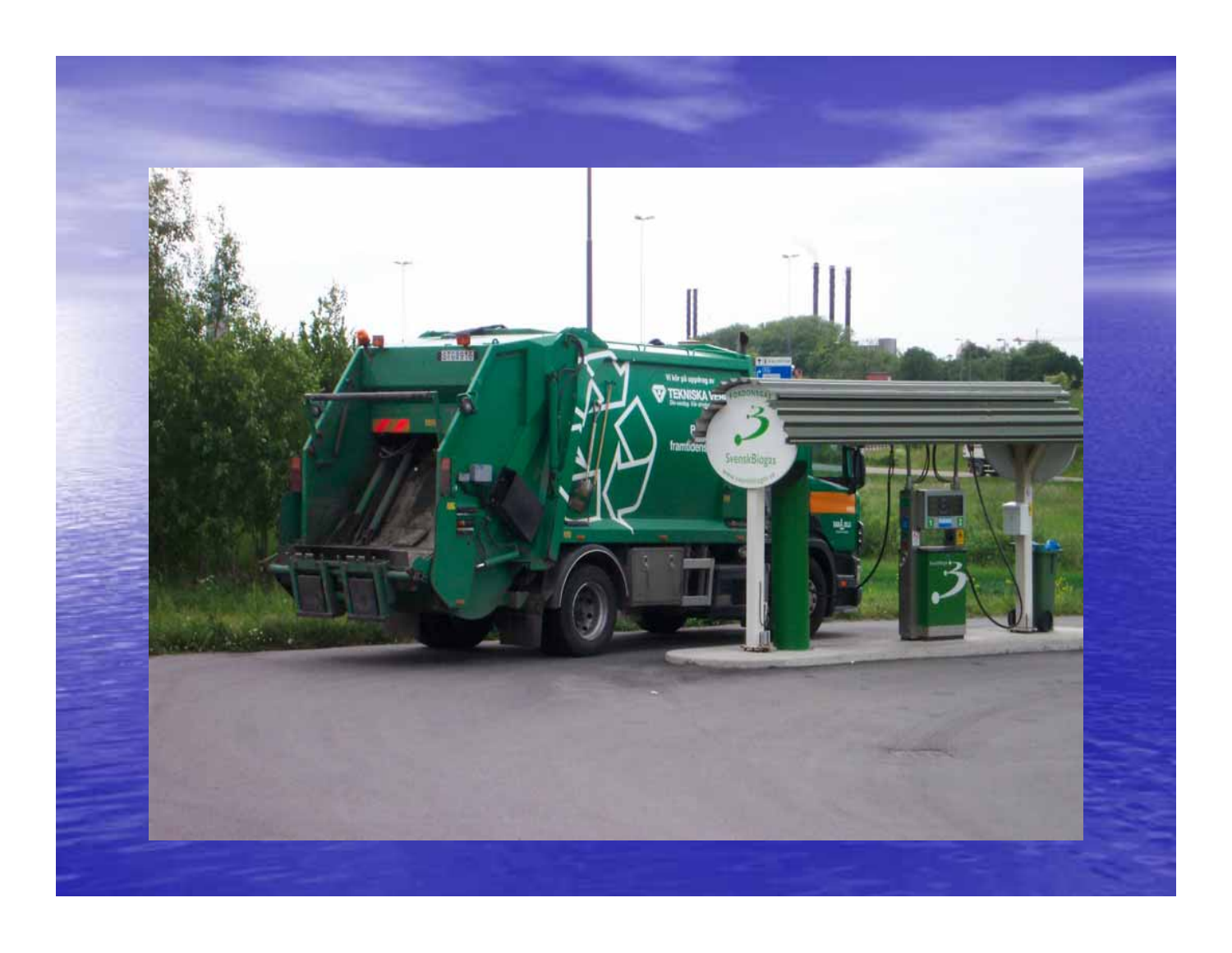# Opportunity

• Need for support to develop biomethane resources (ethanol) • Need for portfolio – Electricity - Pipeline quality (10%) – Vehicle fuel • Co-digestion?

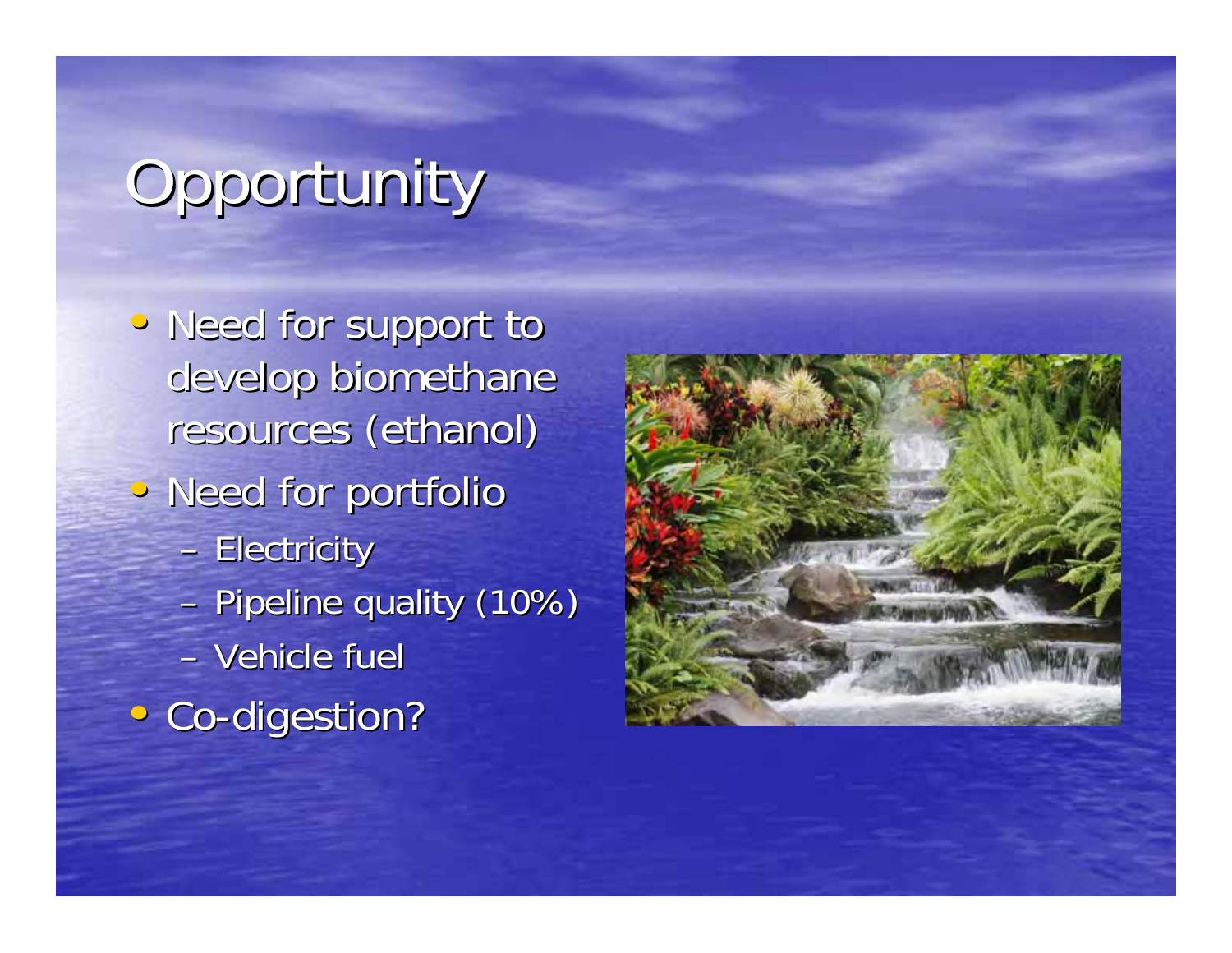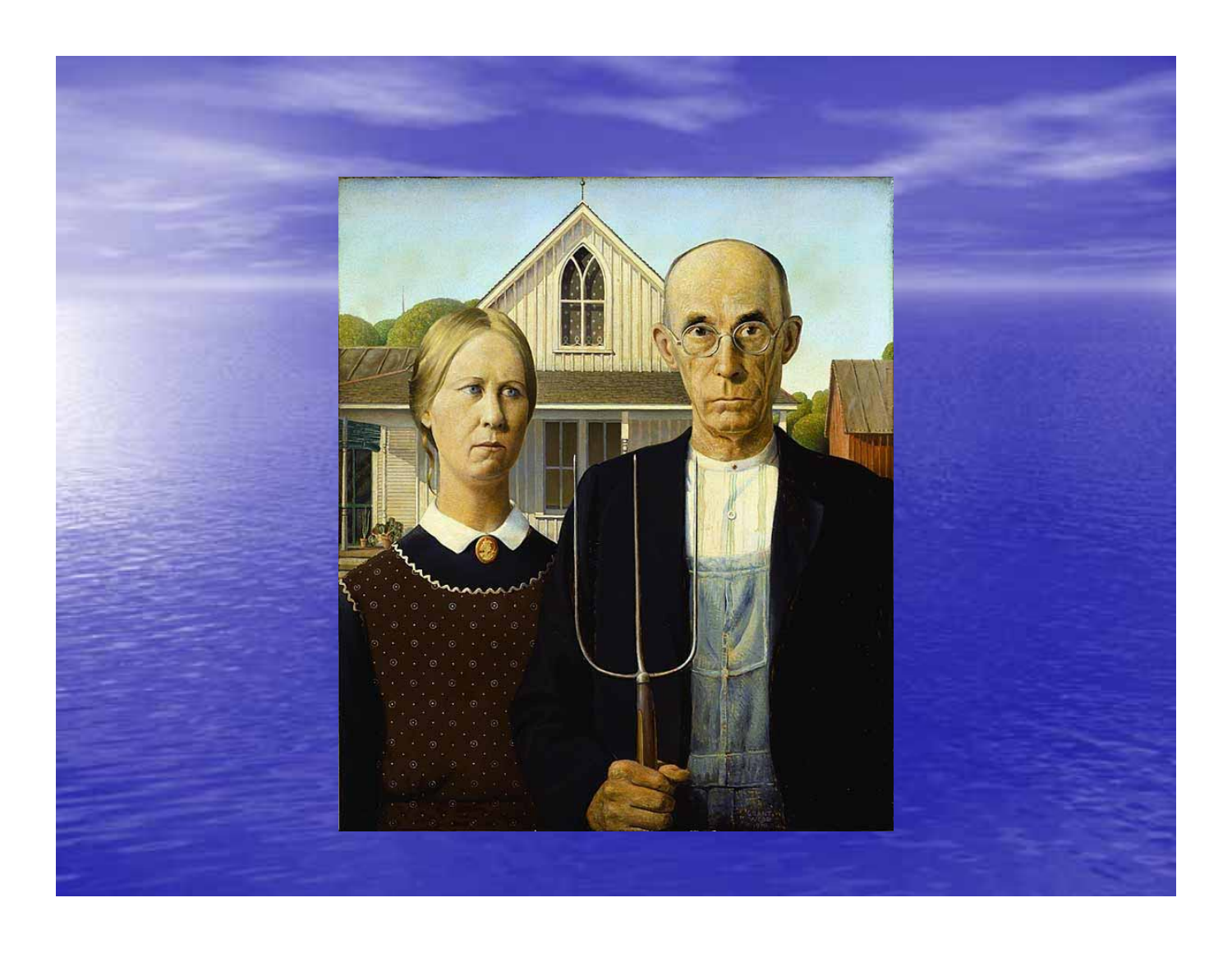#### How do we connect the dots?

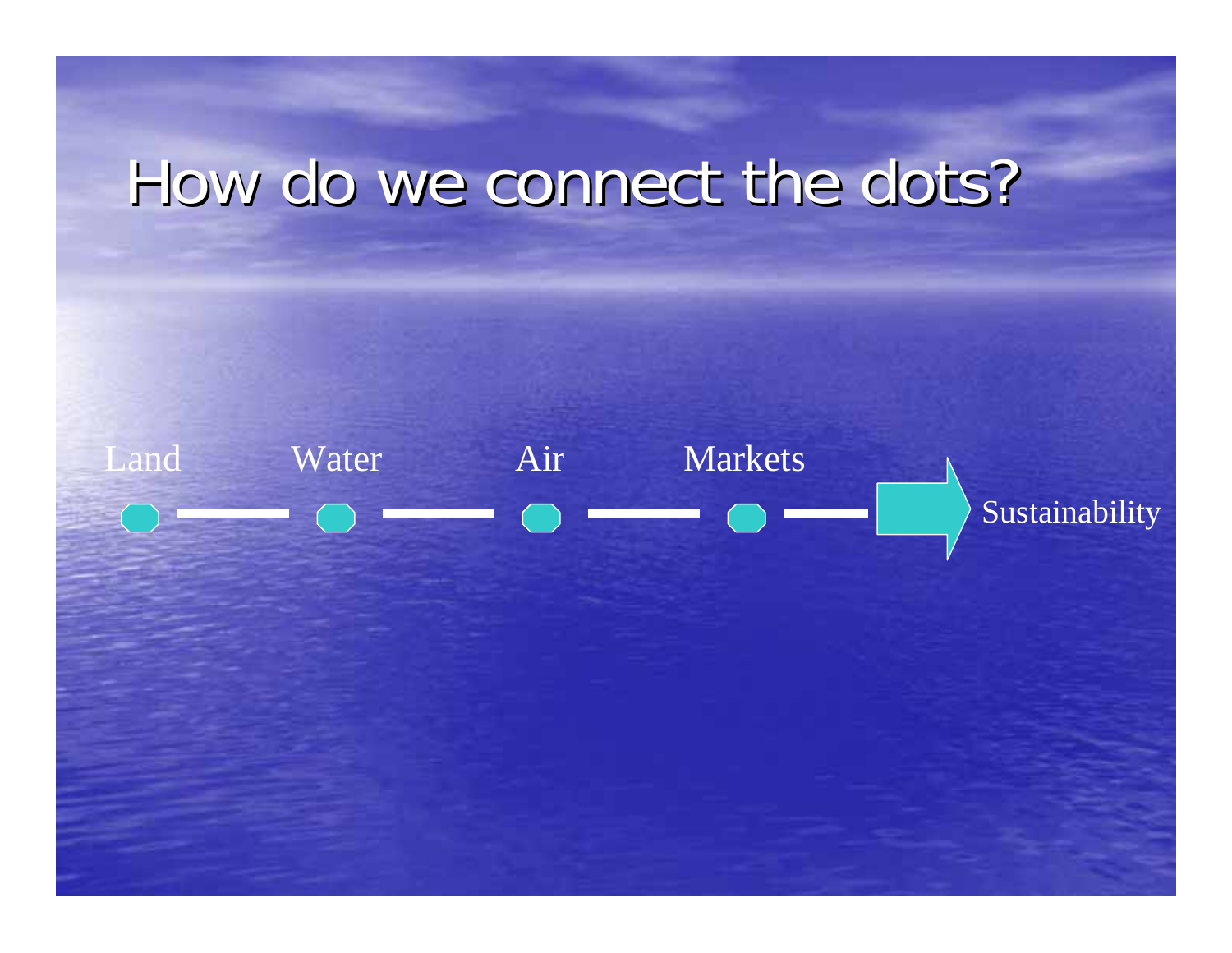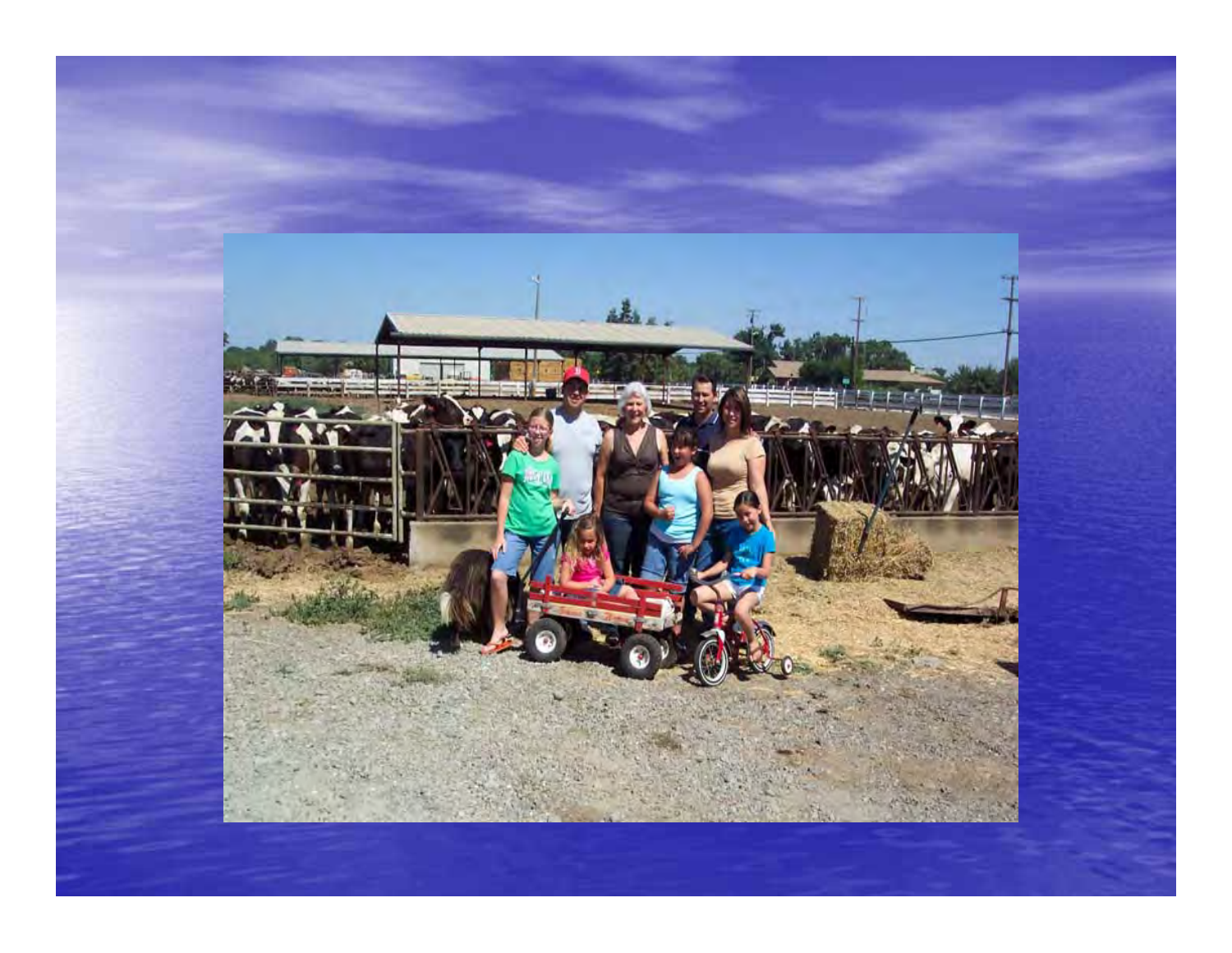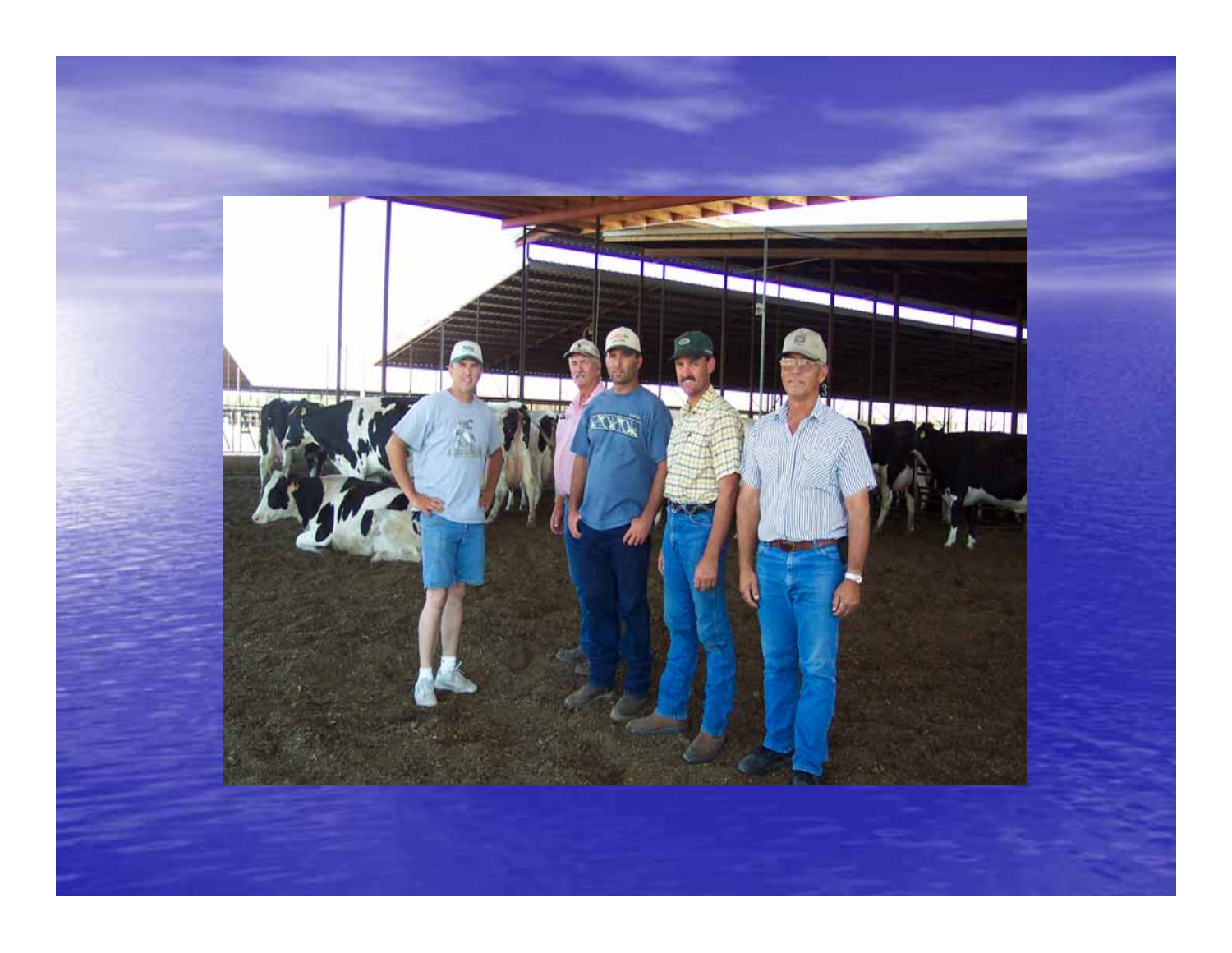